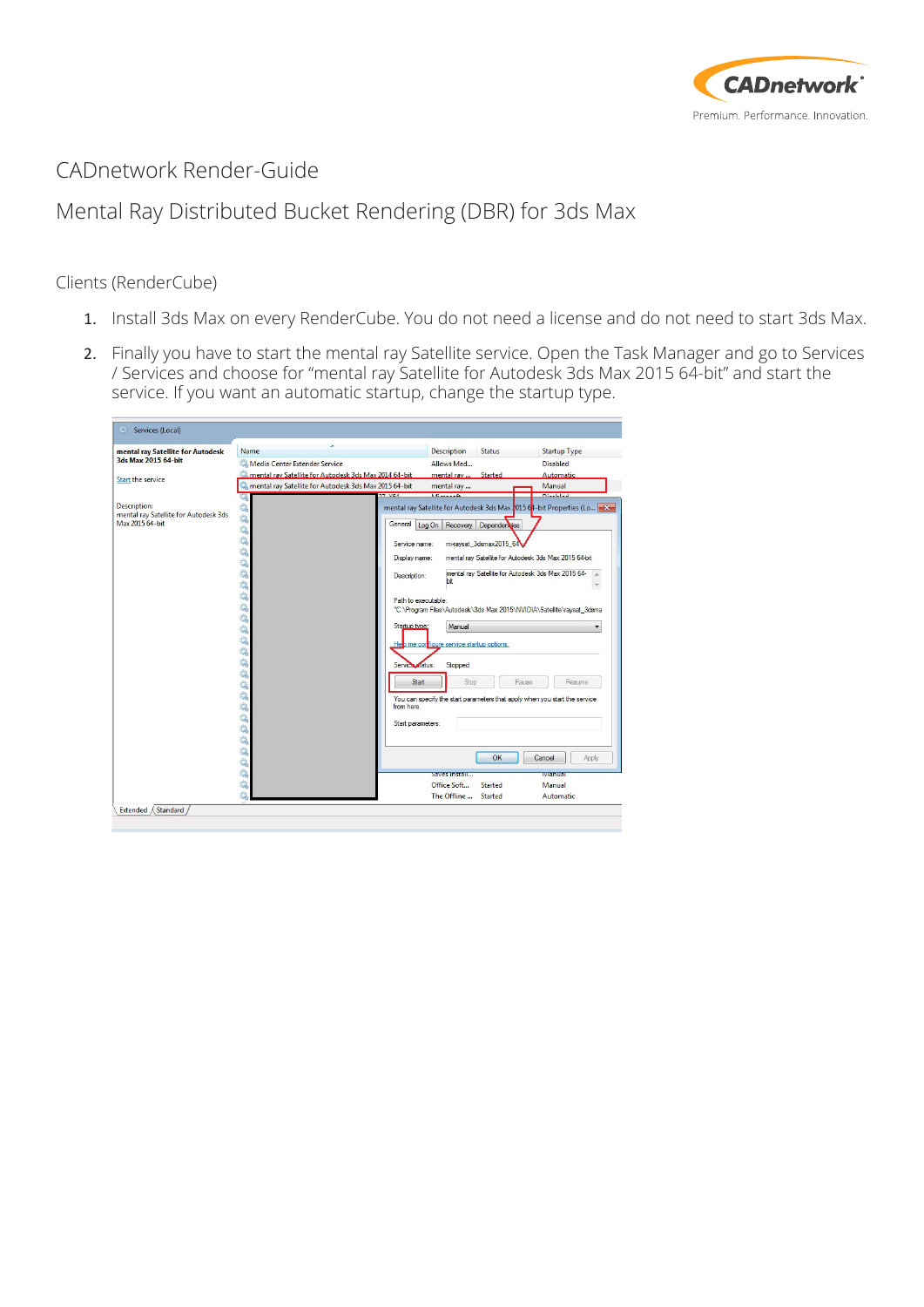

3ds Max (Workstation)

- 1. Start 3ds Max on your workstation and open the Render Setup (F10).
- 2. Click on the "Common" tab, go to the "Assign Renderer" rollout and choose mental ray Renderer for Production.



3. Click on the "Processing" tab, go to the "Distributed Bucket Rendering" rollout and check the Distributed Render option.

Optional: If the satellite host systems have maps installed on them, with exactly the same file names and path names as on your local host, turn on "Distributed Maps".

- 4. In the area below, click on "Add" to add additional DBR hosts.
- 5. In the Add/Edit DBR host windows, enter the IP address of one of the machines that you plan to use as a satellite hosts.